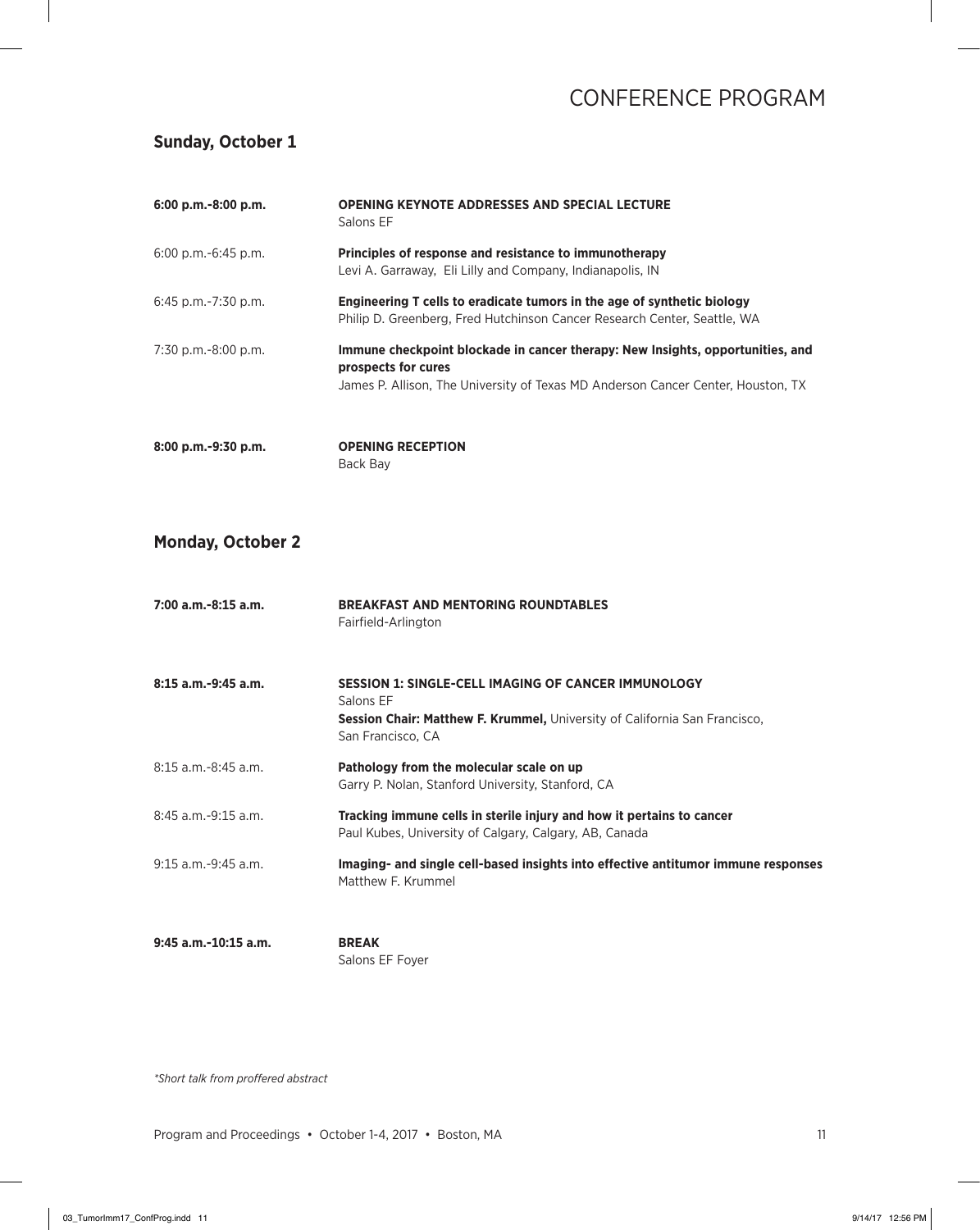| 10:15 a.m.-12:00 p.m.      | <b>SESSION 2: SYNTHETIC IMMUNOTHERAPY</b><br>Salons EF<br>Session Chair: Darrell J. Irvine, Koch Institute of MIT, Cambridge, MA                                                                  |
|----------------------------|---------------------------------------------------------------------------------------------------------------------------------------------------------------------------------------------------|
| 10:15 a.m.-10:45 a.m.      | Enhancing combination immunotherapy and adoptive cell therapy of cancer via<br>lymph node-targeted vaccines<br>Darrell J. Irvine                                                                  |
| $10:45$ a.m.- $11:15$ a.m. | Genetic engineering of therapeutic T cells using synthetic nanoparticles<br>Matthias T. Stephan, Fred Hutchinson Cancer Research Center, Seattle, WA                                              |
| 11:15 a.m.-11:45 a.m.      | Engineering T cells to resist and convert immunosuppressive tumor<br>microenvironments<br>Yvonne Y. Chen, University of California Los Angeles, Los Angeles, CA                                   |
| 11:45 a.m.-12:00 p.m.      | Targeting multiple myeloma with universal SLAMF7-specific CAR T-cells*<br>Rohit Mathur, The University of Texas MD Anderson Cancer Center, Houston, TX                                            |
| 12:00 p.m.-1:30 p.m.       | LUNCH ON OWN/FREE TIME                                                                                                                                                                            |
| 1:30 p.m.-3:15 p.m.        | <b>SESSION 3: NEOANTIGENS: THE NEW BIOMARKERS</b><br>Salons EF<br>Session Chair: Catherine J. Wu, Dana-Farber Cancer Institute, Boston, MA                                                        |
| 1:30 p.m.-2:00 p.m.        | RiboSeq and ye shall find: Noncanonical protein translation in cancer<br><i>immunosurveillance</i><br>Jonathan W. Yewdell, National Institute of Allergy and Infectious Diseases,<br>Bethesda, MD |
| 2:00 p.m.-2:30 p.m.        | Cell transfer immunotherapy targeting unique somatic mutations in cancer<br>Steven A. Rosenberg, National Cancer Institute, Bethesda, MD                                                          |
| 2:30 p.m.-3:00 p.m.        | Developing and improving personalized neoantigen-targeting cancer vaccines<br>Catherine J. Wu                                                                                                     |
| 3:00 p.m.-3:15 p.m.        | Identification of breast cancer neoantigens exposed by radiation therapy*<br>Claire Lhuillier, Weill Cornell Medical College, New York, NY                                                        |
| 3:15 p.m.-3:45 p.m.        | <b>BREAK</b><br>Salons EF Foyer                                                                                                                                                                   |
| 3:45 p.m.-5:30 p.m.        | <b>SESSION 4: A SYSTEMS APPROACH TO IMMUNO-ONCOLOGY</b><br>Salons EF<br>Session Chair: Dana Pe'er, Sloan Kettering Institute, New York, NY                                                        |
| 3:45 p.m.-4:15 p.m.        | Integrative genomics and immune contexture approach to immune-oncology<br>Jérôme Galon, French National Institute of Health and Medical Research, Paris, France                                   |

```
*Short talk from proffered abstract
```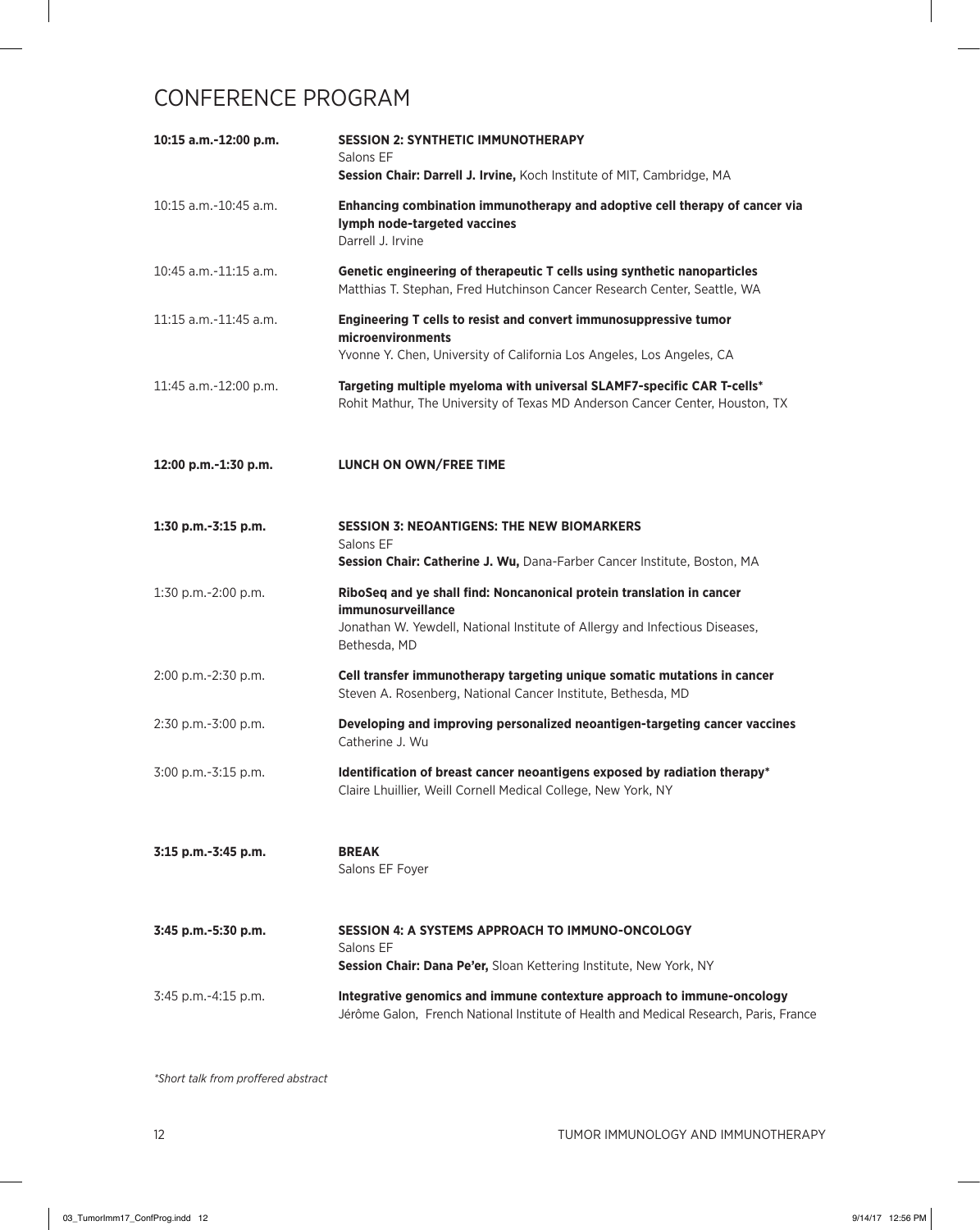| $4:15$ p.m.-4:45 p.m. | Spatio-temporal quirks of IFN-y regulation of immune responses in tumors<br>Grégoire Altan-Bonnet, National Cancer Institute, Bethesda, MD             |
|-----------------------|--------------------------------------------------------------------------------------------------------------------------------------------------------|
| $4:45$ p.m.-5:15 p.m. | An atlas of the tumor immune ecosystem<br>Dana Pe'er                                                                                                   |
| 5:15 p.m.-5:30 p.m.   | Genetic mechanisms of immune evasion in colorectal cancer*<br>Marios Giannakis, Dana-Farber Cancer Institute and Harvard Medical School,<br>Boston, MA |
| 5:30 p.m.-7:30 p.m.   | <b>POSTER SESSION A/RECEPTION</b><br>Back Bay                                                                                                          |

#### **Tuesday, October 3**

| 7:00 a.m.-8:00 a.m.       | <b>BREAKFAST AND NETWORKING ROUNDTABLES</b><br>Fairfield-Arlington                                                                                                  |
|---------------------------|---------------------------------------------------------------------------------------------------------------------------------------------------------------------|
| 8:00 a.m.-9:45 a.m.       | <b>SESSION 5: THE INFLAMMATORY TUMOR MICROENVIRONMENT</b><br>Salons EF<br><b>Session Chair: Miriam Merad, Icahn School of Medicine at Mount Sinai, New York, NY</b> |
| $8:00$ a.m.-8:30 a.m.     | Immune cell atlas of human lung cancer lesions<br>Miriam Merad                                                                                                      |
| $8:30$ a.m.-9:00 a.m.     | Macrophages orchestrate early dissemination and metastasis<br>Julio A. Aguirre-Ghiso, Icahn School of Medicine at Mount Sinai, New York, NY                         |
| $9:00$ a.m.- $9:30$ a.m.  | Stromal microenvironments in cancer immunology<br>Shannon J. Turley, Genentech, Inc., San Francisco, CA                                                             |
| $9:30$ a.m.-9:45 a.m.     | Lymph node colonization promotes systemic tumor metastasis through induction<br>of immune tolerance*<br>Nathan E. Reticker-Flynn, Stanford University, Stanford, CA |
| $9:45$ a.m. $-10:00$ a.m. | Preventing the recurrence of breast cancer at the metastatic niche using<br>resolution-phase macrophages*<br>Dalit Barkan, University of Haifa, Haifa, Israel       |
| 10:00 a.m.-10:30 a.m.     | <b>BREAK</b>                                                                                                                                                        |

Salons EF Foyer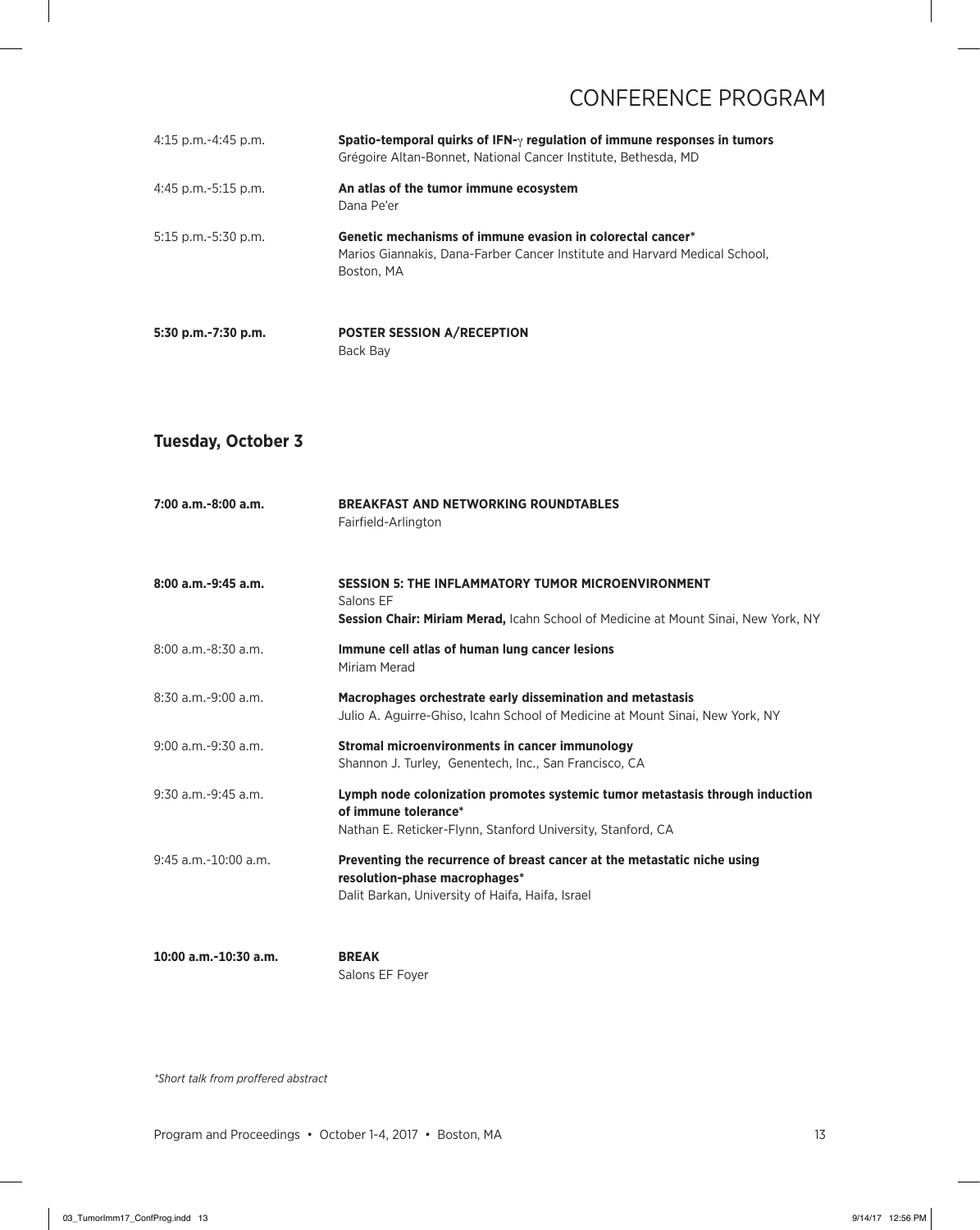| 10:30 a.m.-12:00 p.m.    | <b>SESSION 6: ENGINEERING IMMUNE CELLS TO TREAT CANCER</b><br>Salons EF<br>Session Chair: Carl H. June, University of Pennsylvania, Philadelphia, PA                                               |
|--------------------------|----------------------------------------------------------------------------------------------------------------------------------------------------------------------------------------------------|
| 10:30 a.m.-11:00 a.m.    | CAR therapy: Beyond the CD19 paradigm<br>Michel Sadelain, Memorial Sloan Kettering Cancer Center, New York, NY                                                                                     |
| 11:00 a.m.-11:30 a.m.    | New directions in T cell therapies for cancer<br>Marcela V. Maus, Massachusetts General Hospital, Cancer Center, Boston, MA                                                                        |
| 11:30 a.m.-12:00 p.m.    | <b>Updates on CAR T cells</b><br>Carl H. June                                                                                                                                                      |
| 12:00 p.m.-2:30 p.m.     | <b>POSTER SESSION B/LUNCH</b><br>Back Bay                                                                                                                                                          |
| 2:30 p.m.-4:30 p.m.      | <b>SESSION 7: THE MICROBIOME IN CANCER IMMUNITY</b><br>Salons EF<br>Session Chair: Giorgio Trinchieri, National Cancer Institute, Bethesda, MD                                                     |
| 2:30 p.m.-3:00 p.m.      | <b>Cancer and the microbiome</b><br>Giorgio Trinchieri                                                                                                                                             |
| 3:00 p.m.-3:30 p.m.      | <b>Fusobacterium nucleatum and colon cancer</b><br>Wendy S. Garrett, Harvard T.H. Chan School of Public Health, Boston, MA                                                                         |
| 3:30 p.m.-4:00 p.m.      | Understanding response and resistance to cancer therapy: Lessons learned<br>from melanoma<br>Jennifer A. Wargo, The University of Texas MD Anderson Cancer Center, Houston, TX                     |
| $4:00$ p.m.- $4:15$ p.m. | Drugging the human microbiome for combination with tumor immunotherapy*<br>David N. Cook, Seres Therapeutics, Cambridge, MA                                                                        |
| 4:15 p.m.-4:30 p.m.      | Fusobacterium species, microsatellite instability, and exome-wide neoantigen load<br>in relation to immune response to colorectal cancer*<br>Shuji Ogino, Brigham and Women's Hospital, Boston, MA |

**4:30 p.m.-4:45 p.m. BREAK**

Salons EF Foyer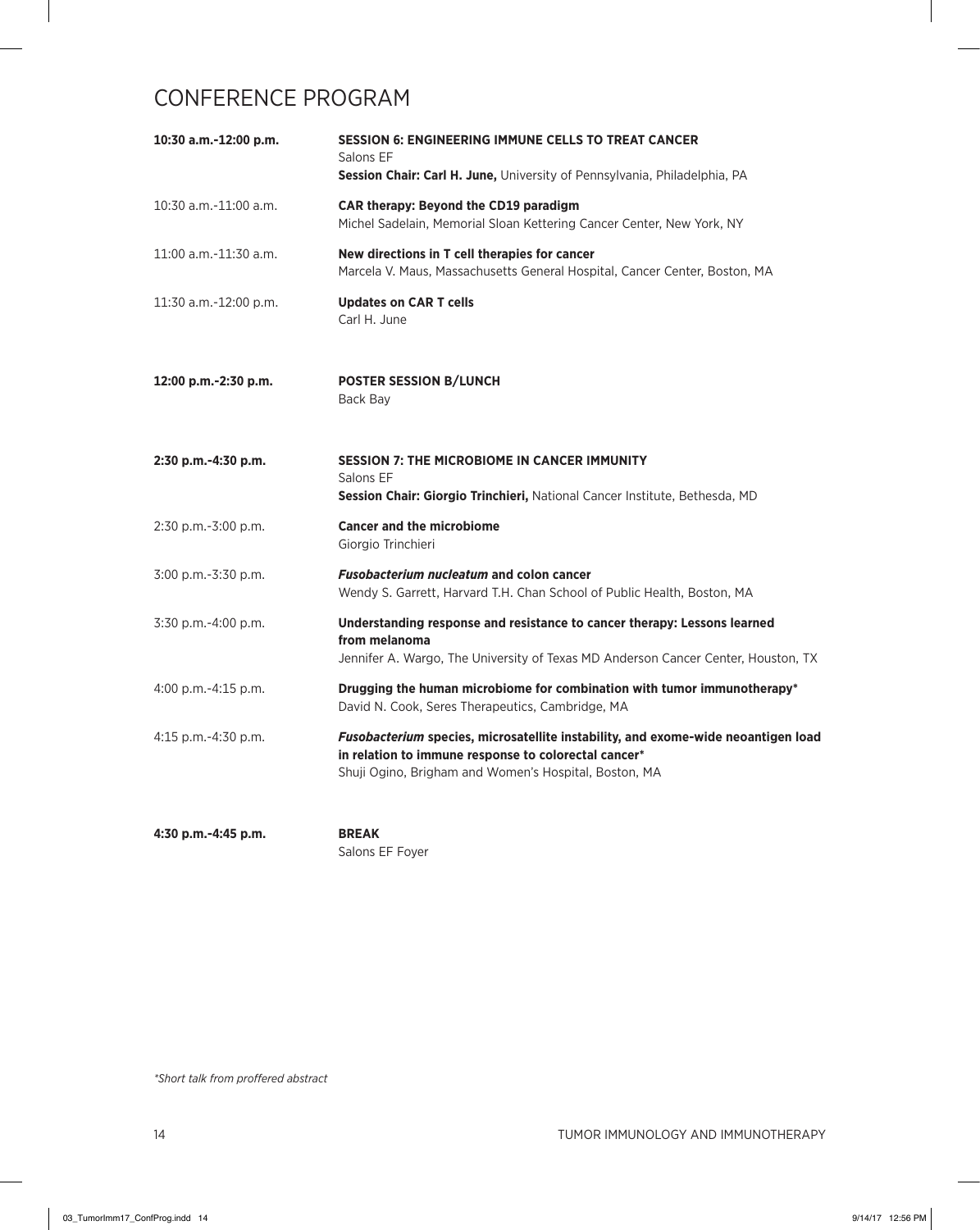| 4:45 p.m.-6:30 p.m.   | <b>SESSION 8: METABOLIC REGULATION OF IMMUNE RESPONSES</b><br>Salons EF<br>Session Chair: Luke A. J. O'Neill, Trinity College Dublin, Dublin, Ireland      |
|-----------------------|------------------------------------------------------------------------------------------------------------------------------------------------------------|
| 4:45 p.m.-5:15 p.m.   | Krebs cycle reprogrammed for cytokines<br>Luke A. J. O'Neill                                                                                               |
| $5:15$ p.m.-5:45 p.m. | Identification of essential genes for cancer immunotherapy<br>Nicholas P. Restifo, National Cancer Institute, Bethesda, MD                                 |
| $5:45$ p.m.-6:15 p.m. | Immunometabolic circuits in myeloid cell reprogramming<br>Mihai Netea, Radboud Institute for Molecular Life Sciences, Nijmegen, The<br><b>Netherlands</b>  |
| $6:15$ p.m.-6:30 p.m. | Metabolic adaptations establish immunotherapy resistance in melanoma*<br>Ashvin R. Jaiswal, The University of Texas MD Anderson Cancer Center, Houston, TX |

### **Wednesday, October 4**

| $7:00$ a.m.-8:00 a.m.    | <b>BREAKFAST</b><br>Fairfield-Arlington                                                                                                                                                                                                                                                       |
|--------------------------|-----------------------------------------------------------------------------------------------------------------------------------------------------------------------------------------------------------------------------------------------------------------------------------------------|
| $8:00$ a.m.-9:45 a.m.    | <b>SESSION 9: NEW COMBINATION THERAPIES</b><br>Salons EF<br>Session Chair: Sandra Demaria, Weill Cornell Medical College, New York, NY                                                                                                                                                        |
| $8:00$ a.m. $-8:30$ a.m. | Strategies to optimize the adjuvant role of radiotherapy during cancer immunotherapy<br>Silvia C. Formenti, Weill Cornell Medical College, New York, NY                                                                                                                                       |
| $8:30$ a.m.-9:00 a.m.    | Cancer immunotherapy: Translational control of immune checkpoint<br>Caroline Robert, Institut de Cancerologie Gustave Roussy, Villejuif, France                                                                                                                                               |
| $9:00$ a.m. $-9:30$ a.m. | Novel insights into the dose-dependency of radiation immunogenicity<br>Sandra Demaria                                                                                                                                                                                                         |
| $9:30$ a.m. $-9:45$ a.m. | Breaking down barriers restricting myeloid cell differentiation and infiltration<br>in the tumor microenvironment with a first-in-class antibody targeting<br>semaphorin4D, and rational combination therapies*<br>Elizabeth E. Evans, Vaccinex, Rochester, NY<br>not eligible for CME credit |

**9:45 a.m.-10:15 a.m. BREAK**

Salons EF Foyer